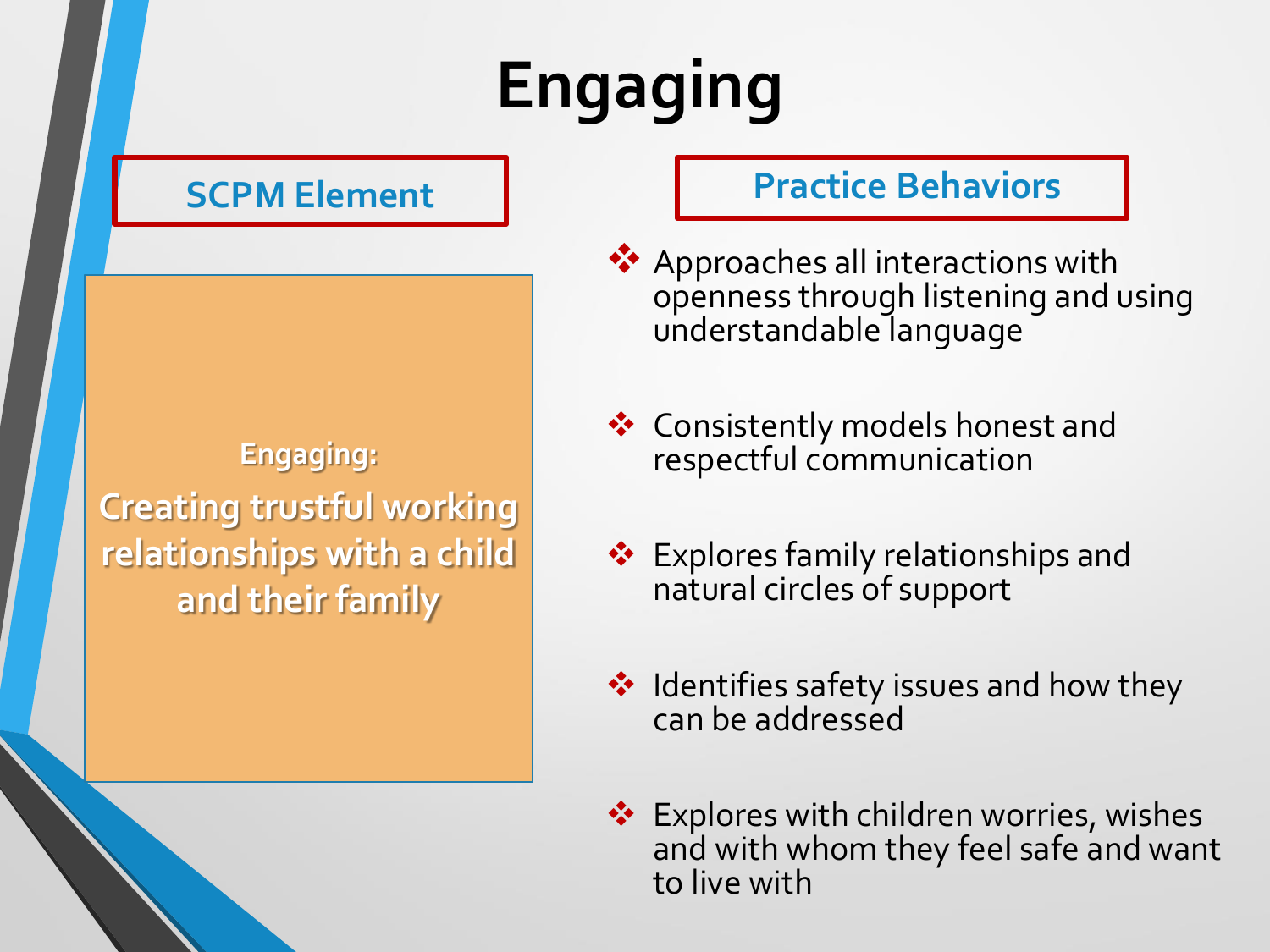# **Teaming**

## **SCPM Element**

#### **Teaming: Building and strengthening the child and family's support system**

## P**ractice** B**ehaviors**

 Establishes and continuously brings together, and supports the child and family's team

 Facilitates and coordinates sharing of important information among all parties

 Creates environment for open and honest communication among all parties

 Follows through and admits bias, missteps and mistakes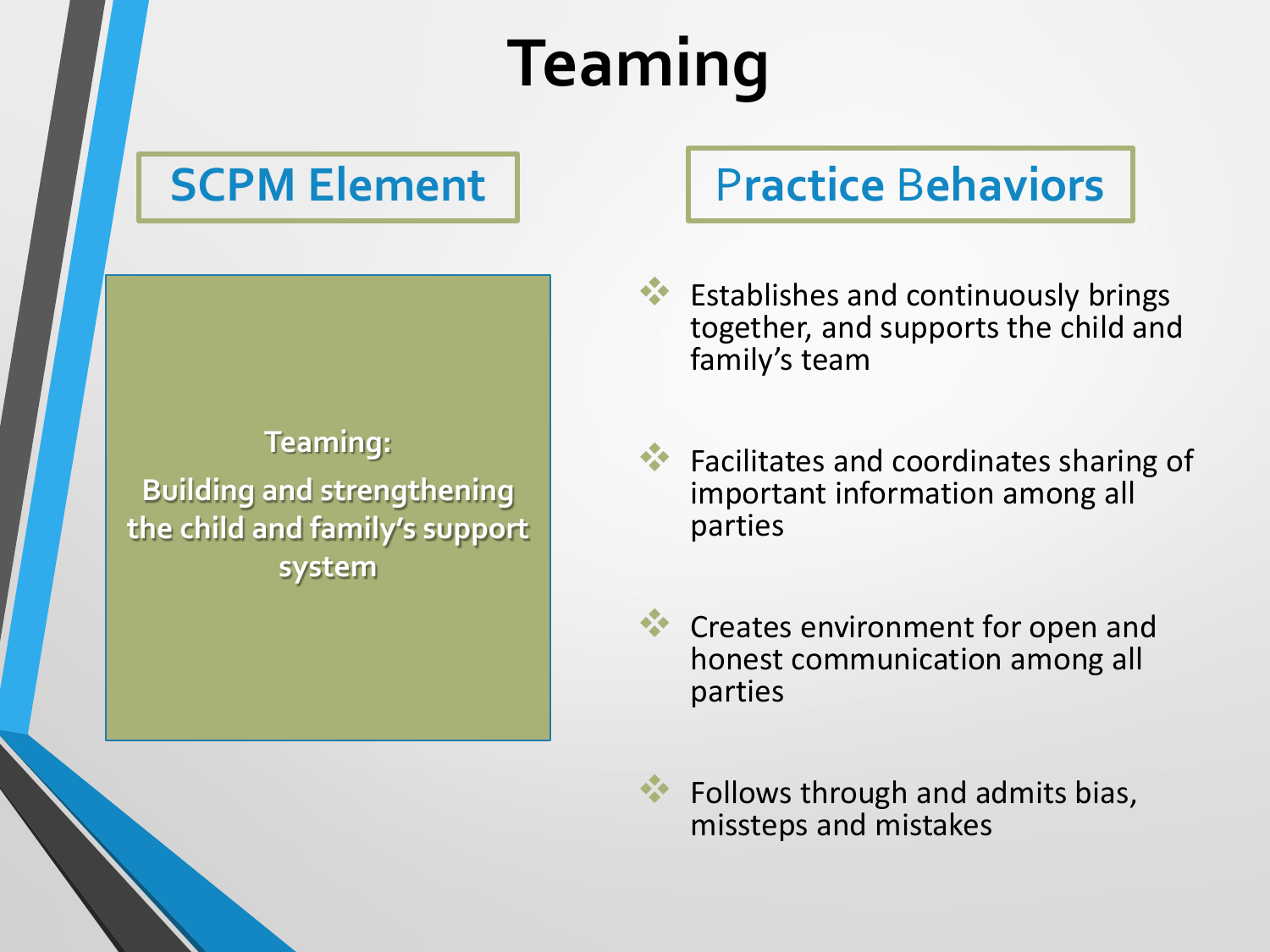## **Assessment & Understanding**

### **SCPM Element**

### Assessment & Understanding: Collaborating with a family's team to obtain information about their strengths and underlying needs

- \*\* Acknowledges and validates feelings of grief, loss and trauma. Listens to the family's story and helps explore history and impact
- Shows understanding that normal is different for everyone
- **\*** Individualizes underlying needs and solutions
- ◆ Uses cultural humility when assessing for safety, well-being and understanding of underlying needs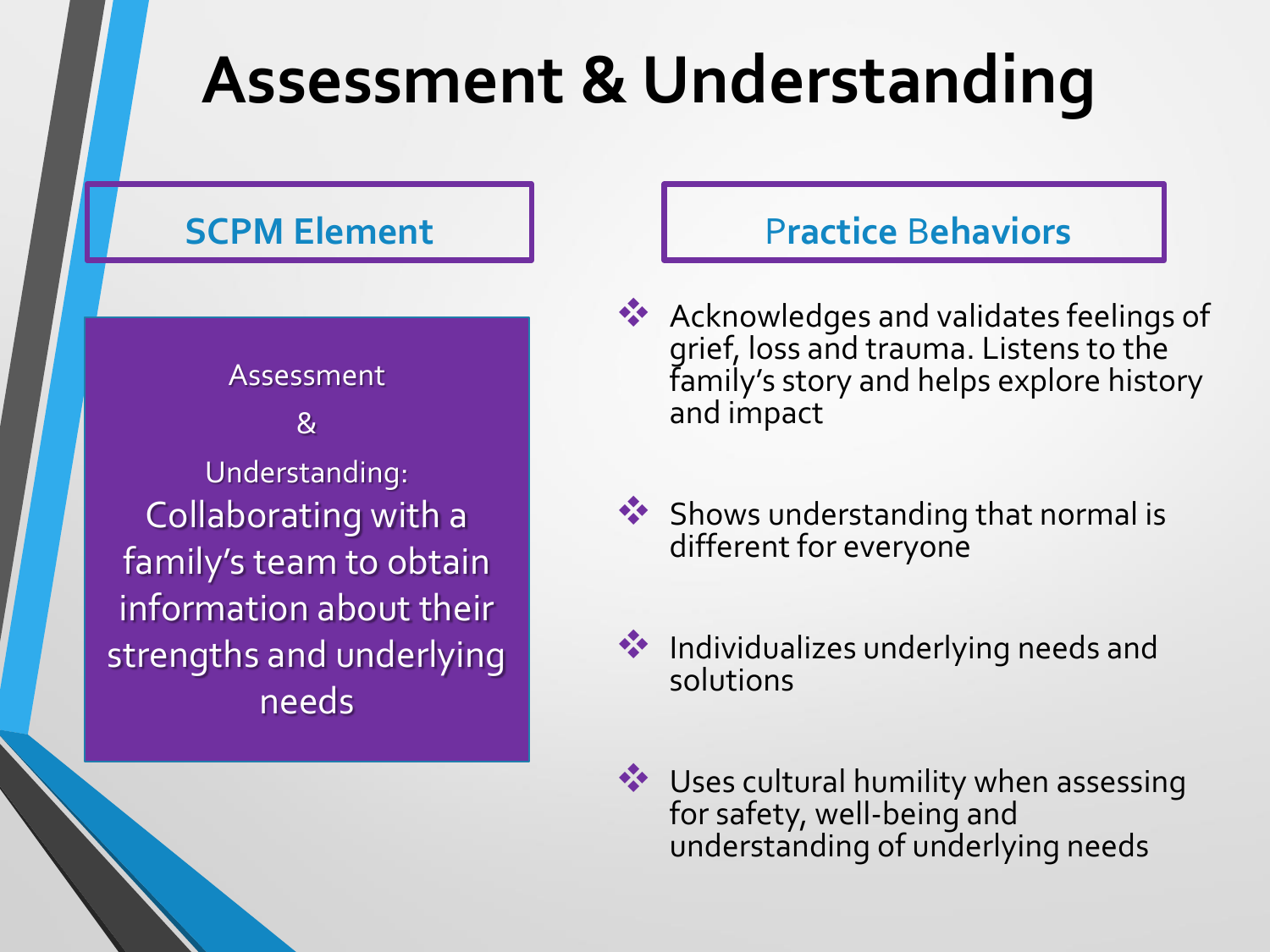## **Planning & Intervening**

## P**ractice** B**ehaviors**

 Facilitates appropriate supports and services

**Explores with the team how** programs can assist the family

 Shared commitment and accountability: identifies roles and responsibilities and timeframes for accomplishing goals

## **SCPM Element**



Tailors Plans to build on strengths to meet individual needs for each child and family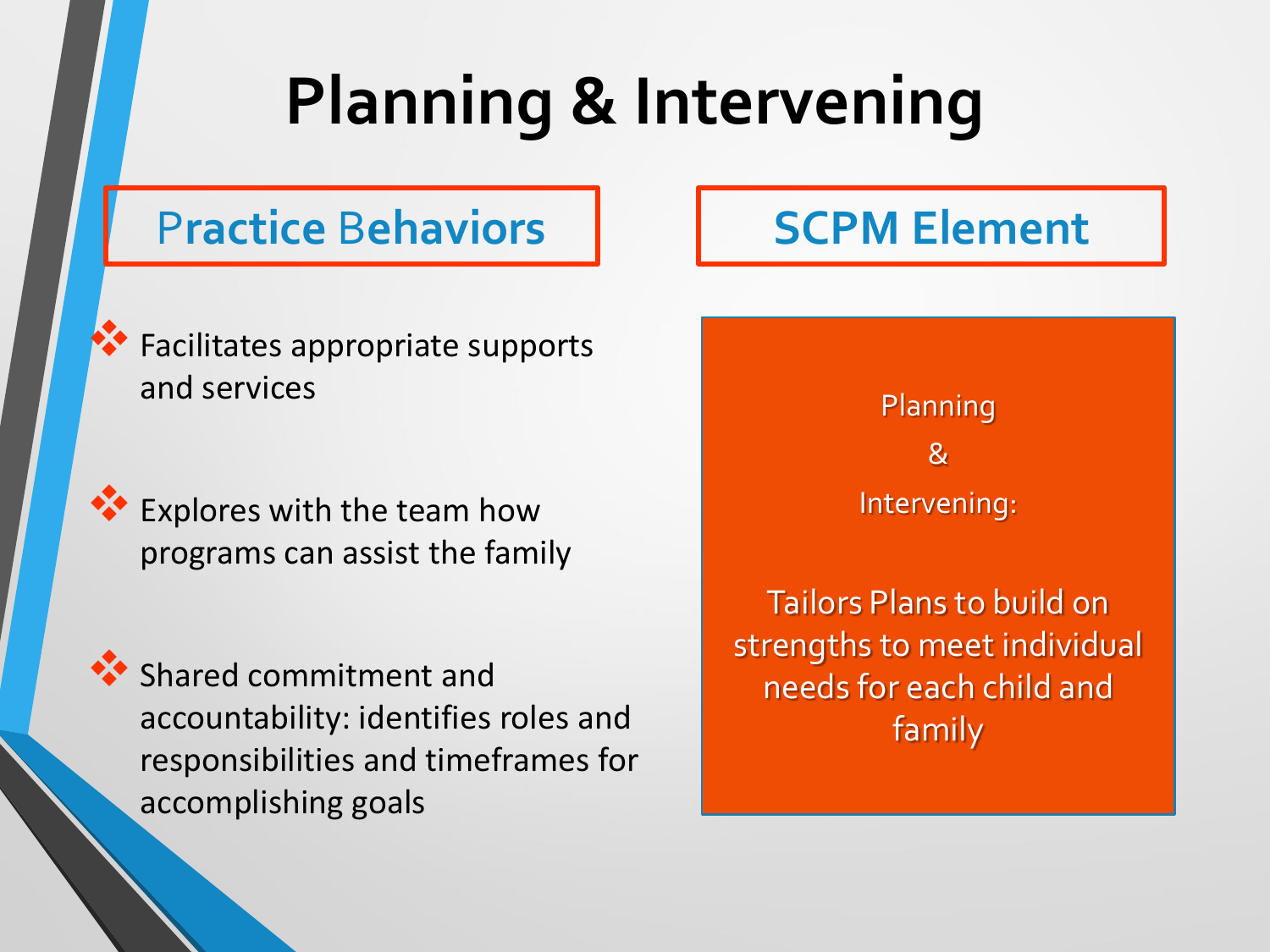# **Tracking &Adapting**

- Facilitates continuous dialogue with the family/youth and their team about how supports and services are working
- **W** Make adjustments based on the child and family team
- **Promotes the importance of the** family and youth's circle of support team even beyond the time of agency involvement

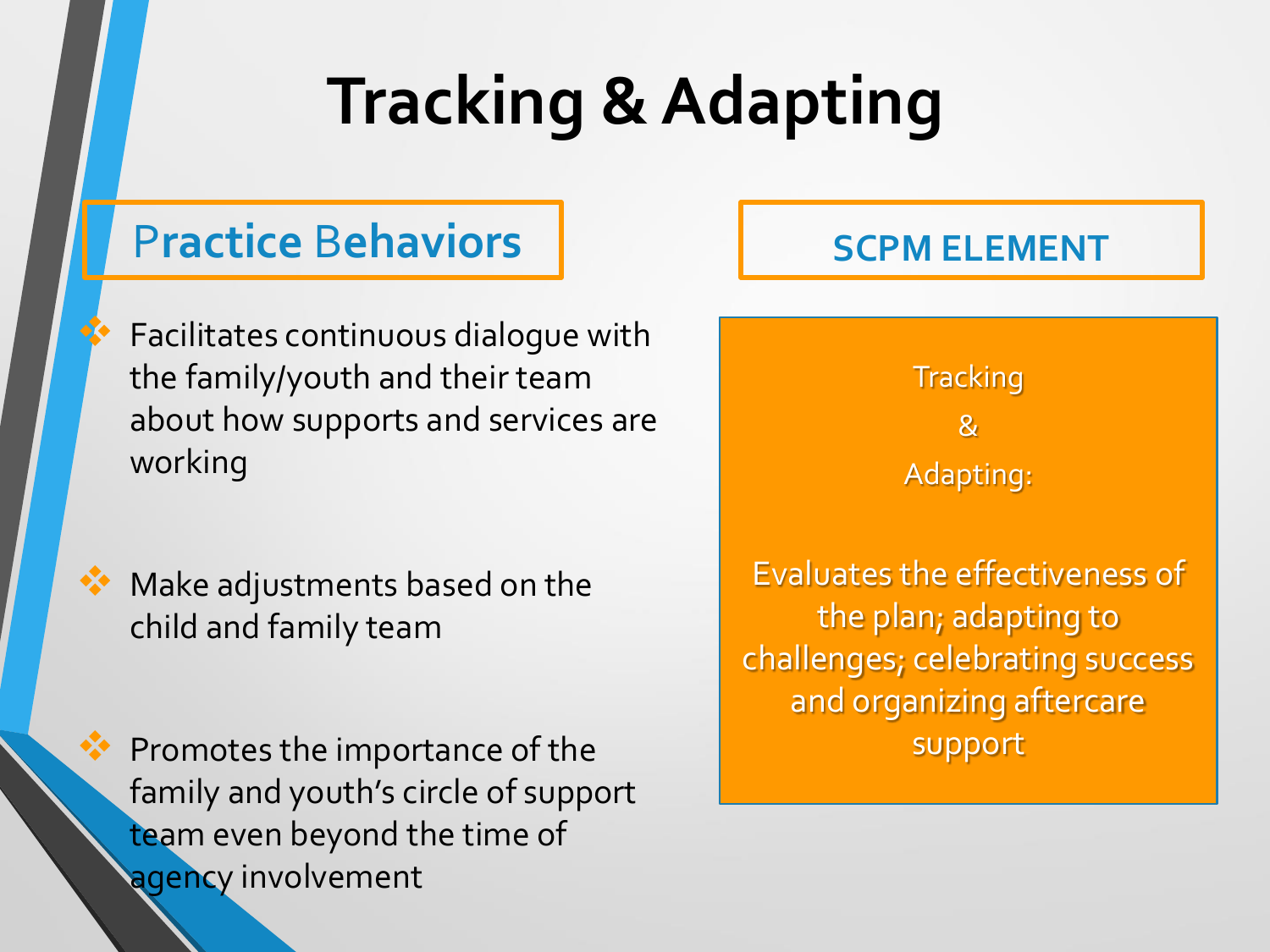## **Long-Term View**

## **SC**PM **Element**

#### Long Term View:

The degree to which there are stated, shared and understood goals of safety, well-being and permanency outcomes, as well as, functional life goals for the child and family

- **<sup>◆</sup>** In all interactions affirms unique strengths, life experiences, and self-identified goals of family
- $\cdot \cdot$  Honors the role of culture and community connections in the exploration of issues, options and solutions
- $\cdot \cdot$  Identifies needed supports in the long term planning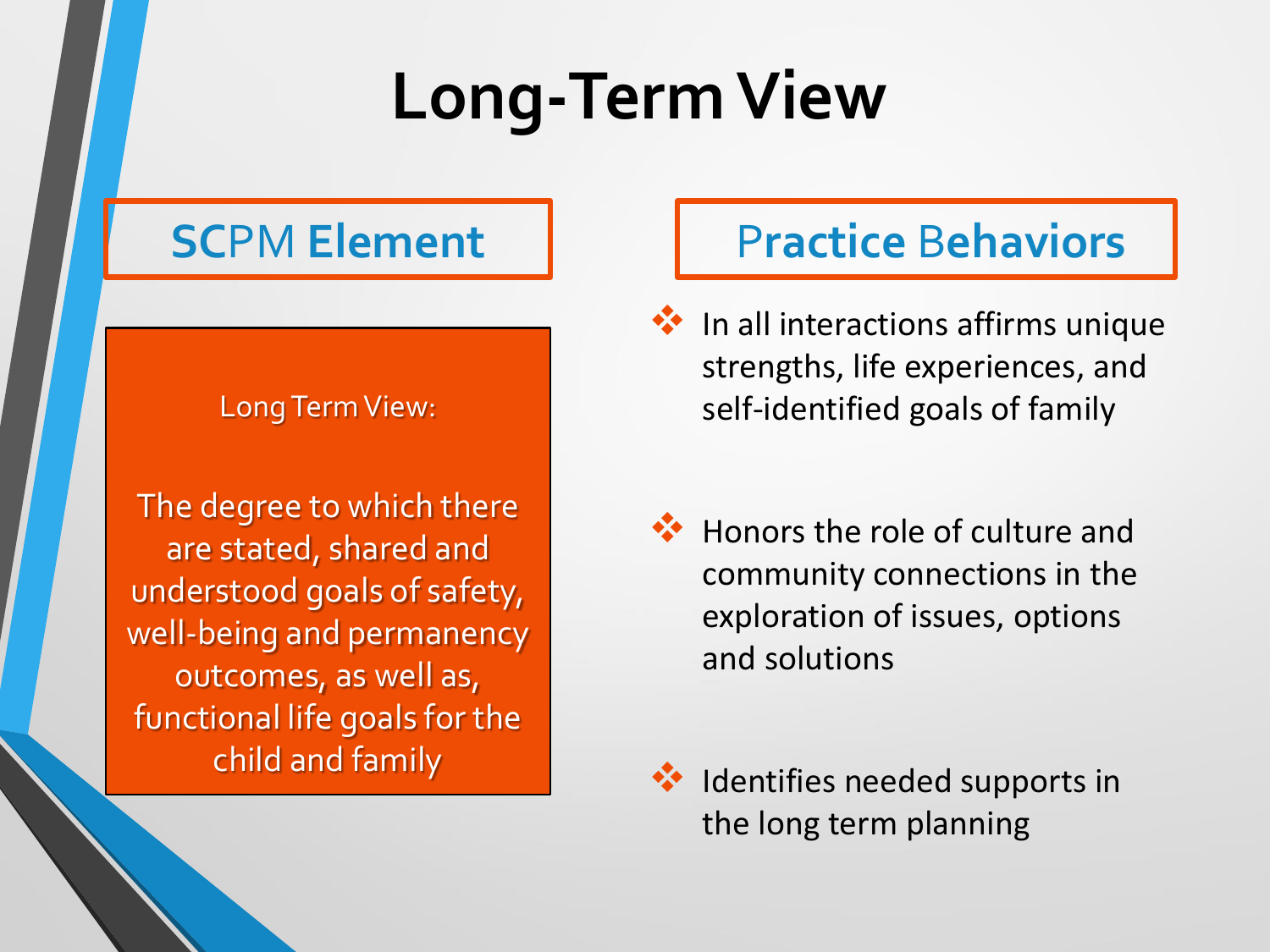# **Cultural Humility**

### **SCPM Element**

#### Cultural Humility:

Seeks to explore and embrace diversity; listens for and is open to differences in experience, perception, values, beliefs and traditions; supports exploration of how one's bias and assumptions may impact interactions

- ◆ Uses culturally sensitive services to address child safety, well being and family needs
- \*\* Assesses and arranges culturally appropriate activities and services in the most natural environment
- **Explores cultural practices and** traditions that can assist with grief, loss and trauma